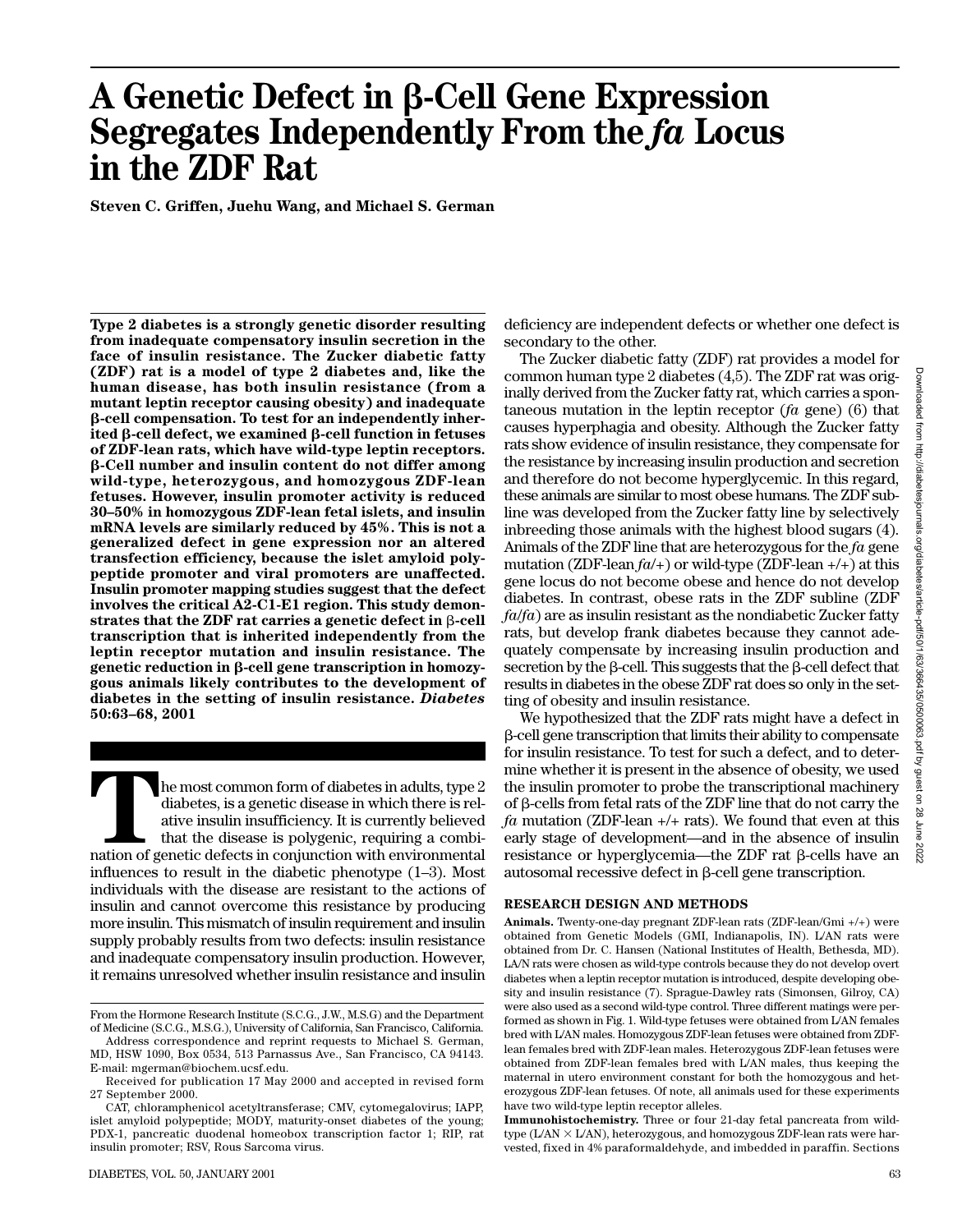

**FIG. 1. Activity of the insulin promoter is reduced in ZDF-lean islets. ZDF-lean female rats were bred with either wild-type or ZDF-lean male rats to generate heterozygous or homozygous ZDF-lean offspring, respectively. The maternal environment was the same for both of these crosses. In addition, wild-type males and females were bred to generate wild-type offspring as a control group. Insulin promoter activity was compared at low and high glucose among the three crosses by using the proximal 410 bases of the rat insulin I promoter driving the expression of the reporter gene CAT and incubating in** either 2 or 16 mmol/l glucose.  $\Box$ , wild-type (L/AN  $\times$  L/AN);  $\blacksquare$ , ZDF-lean heterozygous (L/AN  $\times$  ZDF);  $\boxtimes$ , ZDF-lean homozygous. CAT activity in **the wild-type islets grown at 2 mmol/l glucose was set at 1.0. Each data point represents the mean of at least six independent transfections ± SE. \****P* **< 0.05 vs. wild type; †***P* **< 0.02 vs. wild type; ‡***P* **< 0.01 vs. ZDF-lean heterozygous group.**

were stained for insulin (rabbit anti-pig insulin primary antibody, Cappel, Durham, NC; biotin conjugated goat anti-rabbit secondary and streptavidin aminohexanol-biotin HRP complex, Vector, Burlingame, CA; 3,3-diaminobenzidine tetrahydochloride, Sigma, St. Louis, MO). The numbers of insulin-positive  $\beta$ -cells were counted in every fifth section on a total of five slides (total of 25 sections) for each pancreas (8).

**Pancreatic insulin content.** Twenty-one-day fetal pancreata from wild-type  $(L/AN \times L/AN)$ , heterozygous, and homozygous ZDF-lean rats were harvested and placed in acid alcohol for 24 h at 4°C to extract insulin. Insulin content was measured by radioimmunoassay (Linco, St. Charles, MO) and corrected for protein content as determined by the Bradford method (BioRad, Hercules, CA) (8).

**Fetal islet transfection.** Twenty-one-day fetal pancreata from wild-type, heterozygous, and homozygous ZDF-lean rats were harvested; minced; digested with collagenase; plated in RPMI (Gibco BRL, Gaithersburg, MD) with 11 mmol/l glucose, 10% fetal bovine serum, and antibiotics; and incubated at  $37^{\circ}$ C with  $5\%$  CO<sub>2</sub> for 4 h. The digested pancreatic tissue was rinsed off the plate, washed with phosphate-buffered saline, digested with trypsin, and plated under the same conditions for an additional 3 h. Subsequently, dispersed is let cells were washed with phosphate-buffered saline and transfected with 25 µg of plasmid DNA by electroporation (9). Transfected islets were incubated for an additional 36 h in RPMI with 10% fetal bovine serum, antibiotics, and either

2 or 16 mmol/l glucose, after which 10–25 µg of extracted protein, depending on the reporter construct used (determined by the Bradford method), was assayed for chloramphenicol acetyltransferase (CAT) activity (10).

**Plasmids.** All plasmids except cytomegalovirus (CMV)-CAT were constructed in the pFOXCAT2 vector backbone, allowing the cloning of a specific promoter or promoter element upstream of the bacterial reporter gene CAT (11). The pFOXCAT2 includes two polyadenylation signals upstream of the promoter and  $t$ he human  $\beta$ -globin intron between the promoter construct and the reporter gene, factors that are not included in the CMV-CAT plasmid.

- Promoter constructs were as follows:
- CMV: cytomegalovirus immediate early gene promoter.
- RSV: Rous Sarcoma virus long terminal repeat promoter.
- IAPP: 3.6 kb islet amyloid polypeptide promoter.
- –410 RIP1: proximal 410 bases of rat insulin 1 promoter.
- –249 RIP1: proximal 249 bases of rat insulin 1 promoter.
- $-249$  RIP1  $\Delta$ S20: proximal 249 bases of rat insulin 1 promoter with mutant A3/4 element (12).
- $-249$  RIP1  $\Delta$ S22 $\Delta$ S10: proximal 249 bases of rat insulin 1 promoter with mutant E2 and E1 elements (12).
- 5 E2-A3/4: 5 copies of the E2-A3/4 insulin promoter mini-enhancer linked to the –85bases of the rat insulin 1 promoter (13).
- $\bullet$  5 $\times$  E1-A1: 5 copies of the E1-A1 insulin promoter elements linked to the –85bases of the rat insulin 1 promoter (13).
- $4 \times$  A2-C1-E1: 4 copies of the A2-C1-E1 insulin promoter elements linked to the –85bases of the rat insulin 1 promoter (13).

**mRNA measurement.** Twenty-one-day fetal pancreata from wild-type (L/AN  $\times$  L/AN), heterozygous, and homozygous ZDF-lean rats were harvested, placed immediately in ice-cold RNAzol (Tel-Test "B", Friendswood, TX) and sonicated. Total RNA was extracted with phenol and chloroform. RNA was precipitated with isopropranol and sodium acetate. Insulin mRNA and β-actin mRNA content was measured in triplicate for each sample using the branched DNA assay (Bayer Diagnostics, Emeryville, CA) (14).

**Statistical analysis.** Data are presented as the average  $\pm$  SE. Statistical significance was evaluated by unpaired Student's *t* test. Results were considered significant at  $P < 0.05$ .

#### **RESULTS**

-**-cell mass and insulin content in fetal pancreas from ZDF-lean rats.** Figure 1 outlines the design of the ZDF-lean crosses. In initial experiments, three crosses were performed, as diagrammed, to generate wild-type fetuses as a control group and heterozygous and homozygous ZDF-lean fetuses. To limit the numbers of animals used in these experiments, the ZDF-lean homozygous fetuses were compared with the ZDFlean heterozygous fetuses alone in later studies. Importantly, only ZDF-lean rats—which are homozygous for the wild-type *fa* allele and thus do not have a defect in the leptin receptor were used for this study. In addition, both the homozygous and heterozygous ZDF-lean fetuses were bred in ZDF-lean females, assuring identical intrauterine metabolic environments.

The inability of the ZDF rat  $\beta$ -cell to adequately compensate for insulin resistance by increasing insulin secretion could be due simply to a reduction in the number of  $\beta$ -cells. To exclude this possible explanation, we quantified insulinexpressing cells in the pancreata of fetuses from all three crosses. Consistent with previous observations in prediabetic adult ZDF rats (15), we found no significant differences in  $\beta$ -cell number (Table 1). In addition, we measured pancreatic insulin content by radioimmunoassay and again found no significant differences among the three sets of fetuses (Table 1). Because fetal islets are less well formed than adult islets, we were not able to accurately measure insulin content  $per$  islet in the fetuses. However, since both  $\beta$ -cell number and total pancreatic insulin content are similar for all three groups, the insulin content per  $\beta$ -cell is also the same.

**Activity of the insulin gene promoter in ZDF-lean rat fetuses.** To test the transcriptional machinery in the ZDF-lean --cells, we transiently transfected dispersed fetal islets with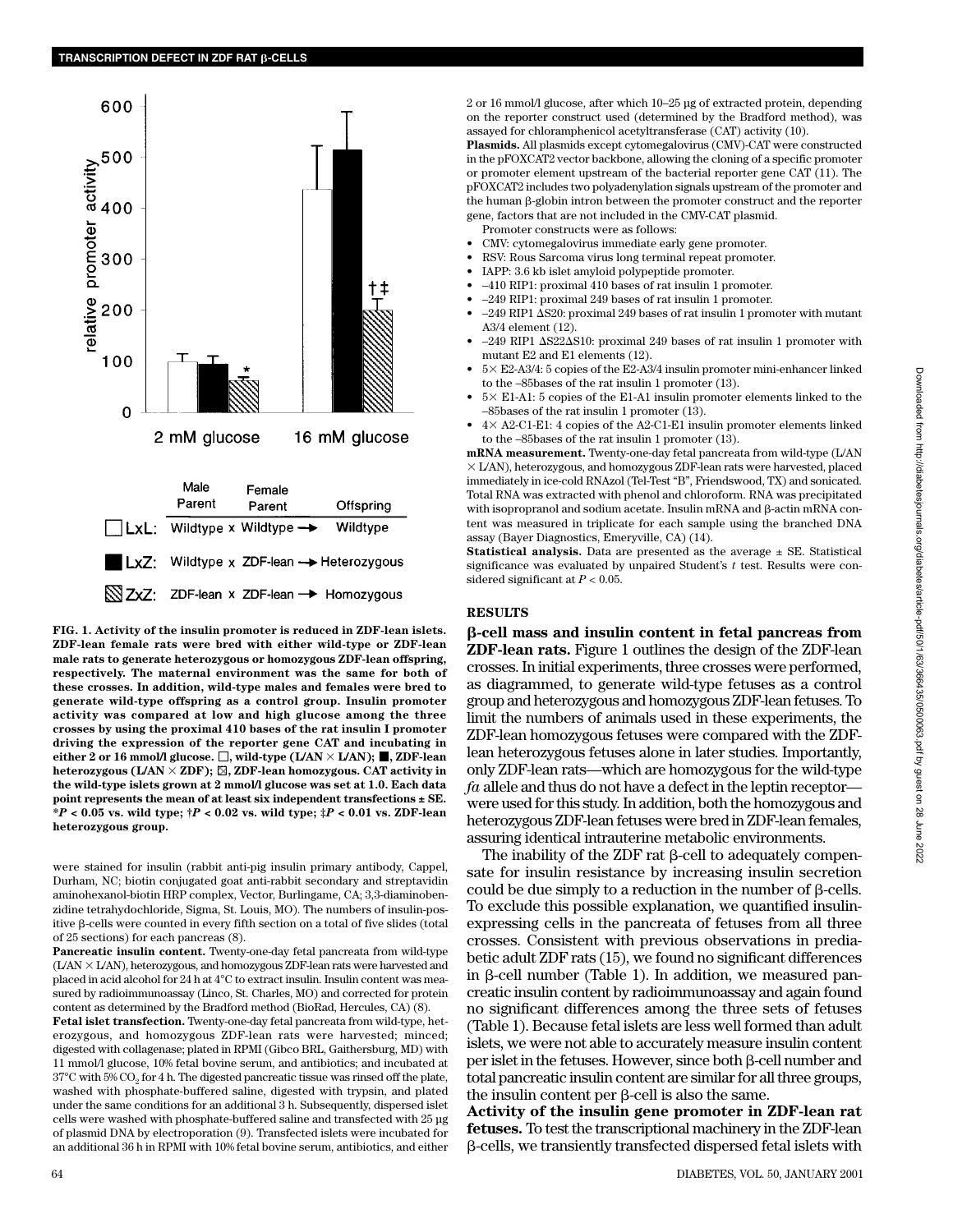TABLE 1 --cell mass and insulin content

|                                         | Number of <b>B</b> -cells<br>per section | Insulin content<br>$\mu$ g/mg total protein |
|-----------------------------------------|------------------------------------------|---------------------------------------------|
| $WT \times WT$                          | $524.3 \pm 97.1$                         | $152.3 \pm 36.9$                            |
| $WT \times ZDF$ lean*                   | $605.5 \pm 44.4$                         | $90.3 \pm 4.3$                              |
| ZDF lean $\times$ ZDF lean <sup>†</sup> | $718.6 \pm 115.6$                        | $129.1 \pm 35.4$                            |

For number of  $\beta$ -cells per section, cells were stained for insulin by immunohistochemistry in 25 sections of at least three 21-day fetal rats from each cross. Pancreatic insulin content was determined by radioimmunoassay and corrected for total pancreatic protein determined by the Bradford method in four 21-day fetal rats from each group. \*ZDF-lean heterozygous; †ZDF-lean homozygous.

the proximal 410 base pair of the rat insulin I promoter driving CAT expression. Insulin promoter activity is the same in islets from both wild-type and heterozygous fetuses. In contrast, promoter activity is significantly reduced both at 2 mmol/l glucose (~37% reduction relative to wild-type fetuses) and at 16 mmol/l glucose (~55% reduction relative to wild-type fetuses) in the ZDF-lean homozygous islets (Fig. 1). A similar reduction in insulin promoter activity was found when fetal islets from Sprague-Dawley rats were used as wild-type controls (data not shown).

This reduction could result from a general defect in gene  $expression$  or transfection efficiency in the ZDF-lean  $\beta$ -cells. To exclude these explanations, and to determine whether the defect was specific for the insulin promoter, we tested the activity of several other promoters in ZDF-lean homozygous and heterozygous islets. We tested two powerful viral promoters, the RSV and CMV promoters, as well as the glucose $r$ esponsive  $\beta$ -cell promoter from the human IAPP gene (13). None of these promoters differ in activity in the two crosses (Fig. 2). Indeed, the IAPP promoter appears to have slightly higher activity in the homozygous ZDF-lean islets, although this difference does not reach statistical significance  $(P = 0.08)$ . These transfection studies demonstrate a defect in ZDF islet gene transcription that is not generalized, but rather selectively affects the insulin gene.

**Insulin mRNA levels in ZDF-lean islets.** To determine whether the decrease in insulin promoter activity translates into a decrease in steady-state mRNA levels, we compared endogenous insulin mRNA levels in pancreata from ZDF-lean homozygous and heterozygous fetuses. Similar to the results from the transfection experiments, there is a marked reduction in insulin mRNA levels in the homozygous ZDF-lean  $\beta$ -cells (Fig. 3). Despite this obvious reduction in mRNA levels, insulin content is the same in the two groups (Table 1), suggesting some degree of posttranscriptional compensation for the transcriptional defect in the ZDF-lean rat. This compensation may explain the ZDF-lean rat's ability to maintain normal blood sugar levels in the absence of insulin resistance.

**Mapping the insulin promoter defect.** The proximal insulin promoter has been studied in detail in both cell lines and cultured fetal islets. These studies have identified many of the key sequence elements and transcription factors that control the function of the promoter (8,13,16–19). If the transcription defect could be localized to a single element or type of element, it would suggest potential transcription factors or interacting proteins that might be involved. We therefore attempted to map

the specific regions of the insulin promoter that are involved in the transcriptional defect in the ZDF-lean rat.

Expression of the 249 proximal bases of the rat insulin 1 promoter was reduced in the ZDF-lean homozygous cross to a similar degree as found with –410-bp RIP1 (Fig. 4*A* vs. *B*). This suggests that the defect in the ZDF-lean islets is related to alterations in the activity of this key region of the insulin promoter. Multiple elements within this region have been demonstrated to have important regulatory functions (20,21). Studies using mutant promoters as well as studies using isolated sequence elements (mini-enhancers) have demonstrated the critical importance of the E and A elements within the insulin promoter for both basal function and responsiveness to glucose (12,13). The E and A elements synergistically activate transcription, due to cooperative interactions between the basic helix-loop-helix proteins binding to the E elements and the homeodomain proteins binding to the A elements.

Surprisingly, the potent glucose-responsive E2-A3/4 minienhancer from the rat insulin I promoter (9) appears to function normally in both homozygous and heterozygous ZDF-lean islets (Fig. 4*C*). In addition, the more proximal E-A pair, the E1-A1 mini-enhancer, is similarly unaffected by the transcriptional defect. Together, these data suggest that the insulin gene transcription defect in the ZDF-lean rat is not solely dependent on the function of the E-A mini-enhancers.

The A2-C1 (RIPE3b) region has also been strongly implicated in the normal function and glucose responsiveness of the insulin promoter (11,22,23), although to date the factors binding the C1 region have not been identified. The activity of a multimeric construct of the A2-C1-E1 mini-enhancer



**FIG. 2. The ZDF-lean transcriptional defect is relatively specific for the insulin promoter. To test the specificity of the transcriptional defect, islets from ZDF-lean homozygous and heterozygous fetuses were transfected with either the –410-bp rat insulin 1, the RSV, the CMV, or the IAPP promoter driving the expression of CAT and incu**bated in 16 mmol/l glucose.  $\blacksquare$ , ZDF-lean heterozygous group (L/AN  $\times$  $ZDF$ ;  $\Im$ ,  $ZDF$ -lean homozygous group. CAT activity in the ZDF-lean **heterozygous islets grown at 16 mmol/l glucose was set at 100% for each promoter. Each data point represents the mean of at least three independent transfections ± SE. ‡***P* **< 0.01 vs. ZDF-lean heterozygous group. Although the trend for the IAPP promoter is toward greater activity in the ZDF-lean homozygous islets (100.0 ± 5.31 vs. 182.8 ± 36.8,** *P* **= 0.08), it does not reach statistical significance.**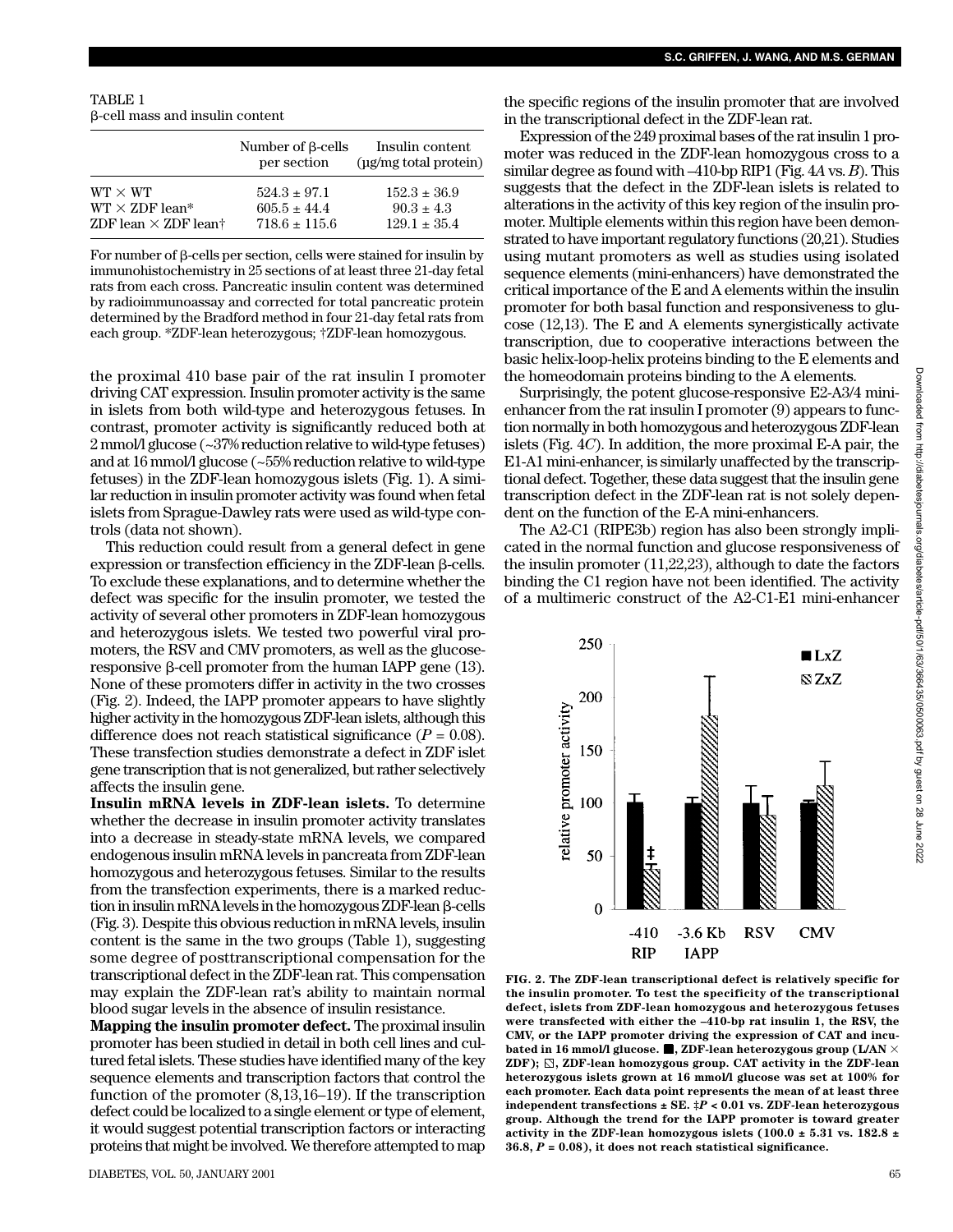

**FIG. 3. Insulin mRNA levels are reduced in ZDF-lean islets. Insulin and** -**-actin mRNA (a housekeeping gene) levels were measured in triplicate from freshly isolated fetal pancreas and are presented as a ratio of insulin:**-**-actin mRNA, with the ratio for the heterozygous ZDF**lean group set at 100%. **I**, ZDF-lean heterozygous group (L/AN  $\times$ **ZDF); , ZDF-lean homozygous group. Each data point represents the mean of at least nine independent samples ± SE. \****P* **< 0.05.**

(RIPE3) shows a highly significant reduction in the islets of the homozygous ZDF-lean rats (Fig. 4*E*), implicating this region in the  $\beta$ -cell transcriptional defect in the ZDF rat. We were unable to demonstrate a similar decrease in the activity of an isolated A2-C1 element, but this element has very little activity on its own (data not shown).

Interestingly, another piece of evidence does implicate the A elements in the defect in the full-length promoter. Mutation of the A3/4 element in the context of the intact promoter reduces the severity of the defect in the ZDF-lean homozygous islets (Fig. 4*F*). This effect could result from interactions with the proximal A2-C1-E1 region. On the other hand, the E elements do not appear to be essential for the defect, because combined mutation of the E2 and E1 elements in the –249-bp promoter does not decrease the defect (Fig. 4*G*). We interpret these data to mean that the ZDF-lean rat islets have a defect in insulin promoter activity that involves the A2- C1-E1 region but requires intact upstream A elements to be fully apparent in the context of the intact promoter.

To test for alterations in the nuclear complexes that bind to these promoter elements, we compared the binding of nuclear extracts from heterozygous and homozygous ZDF-lean fetal islets by electromobility shift assay with DNA probes spanning the A2-C1, E, and A elements. No significant difference in complex formation could be detected (data not shown). Because the transcription factors that activate the C1 element have not been identified, we cannot be certain that this assay tests for changes in binding of the functionally important C1 binding proteins. In addition, the electromobility shift assay cannot rule out alterations in the transcriptional activation capacity of DNAbinding proteins or detect defects in non-DNA-binding cofactors that impact transcriptional activity.

# **DISCUSSION**

Type 2 diabetes results from the failure of the  $\beta$ -cell to adequately increase insulin production to compensate for insulin resistance. However, the relationship between insulin resis $t$ ance and the  $\beta$ -cell dysfunction remains controversial. The ZDF rat provides a useful model for testing the independent



**FIG. 4. Mapping the insulin promoter defect. To identify the critical regions of the insulin promoter involved in the transcriptional defect, islets were transfected with either a truncated portion of the promoter or key elements of the rat insulin 1 promoter in tandem repeats upstream** of the -85-bp minimal rat insulin 1 promoter driving the expression of CAT and incubated in 16 mmol/l glucose. **...**, ZDF-lean heterozygous group  $(LAN \times ZDF)$ ;  $\mathbb{S}$ , ZDF-lean homozygous group. CAT activity in the ZDF-lean heterozygous islets grown at 16 mmol/l glucose was set at 100% **for each promoter. Promoter constructs are diagrammed to the left and are designated as follows:** *A***: –410-bp rat insulin 1 promoter.** *B***: –249-bp rat insulin 1 promoter.** *C***: five tandem repeats of the E2-A3/4 elements upstream of the –85-bp minimal RIP.** *D***: five tandem repeats of the E1- A1 elements upstream of the –85-bp minimal RIP.** *E***: four tandem repeats of the A2-C1-E1 elements upstream of the –85-bp minimal RIP.** *F***: –249 RIPS20—mutated A3/4 element in the context of the –249-bp RIP.** *G***: –249 RIPS22S10—mutated E1 and E2 elements in the context of the –249-bp RIP. Each data point represents the mean of at least six independent transfections ± SE. †***P* **< 0.02 vs. ZDF-lean heterozygous group; ‡***P* **< 0.01 vs. ZDF-lean heterozygous group.**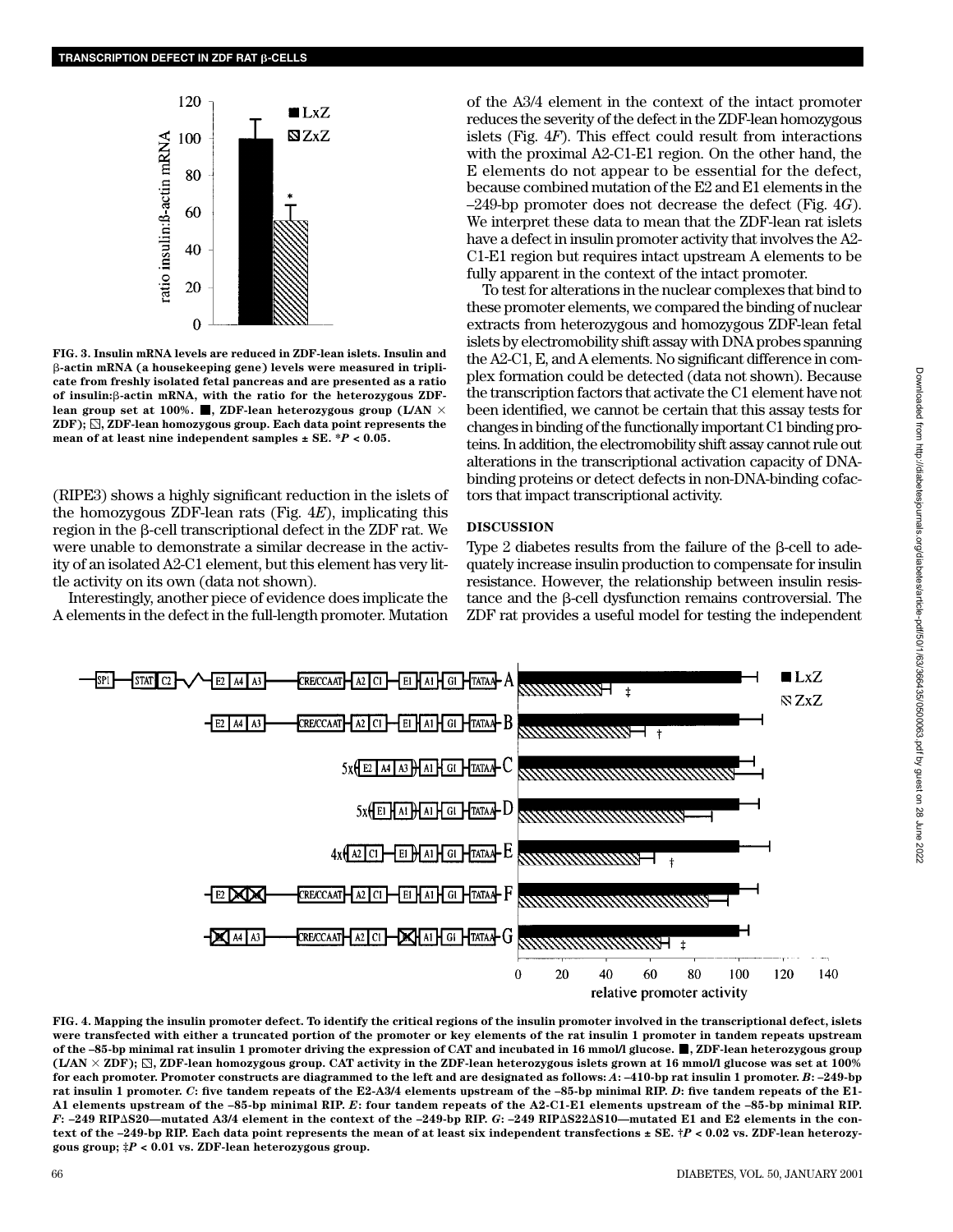$\text{contributions}$  of insulin resistance and  $\beta$ -cell dysfunction to the etiology of type 2 diabetes. The present study demonstrates that the ZDF-lean +/+ rat, derived from the ZDF rat, has a defect in --cell function manifested as a decrease in insulin gene transcription. This defect is present in fetal animals in an eumetabolic intrauterine environment and is not related to leptin signaling, as ZDF-lean animals have normal leptin signaling (wild-type for the *fa* gene mutation). Therefore, our data clearly demonstrate that the ZDF rats have a  $\beta$ -cell defect that is inherited independently from the leptin receptor mutation.

 $Defects$  in  $\beta$ -cell gene transcription also have been implicated in human diabetes. Four of the five known genetic forms of maturity-onset diabetes of the young (MODY) are caused by mutations in  $\beta$ -cell transcription factors (24–27). The phenotype of these mutations in humans, however, is distinct from the ZDF-lean phenotype. The MODY mutations cause an autosomal dominant form of diabetes in the absence of insulin resistance. On the other hand, the  $\beta$ -cell transcription defect in ZDF animals is autosomal recessive. Furthermore, the ZDF transcriptional defect by itself is not sufficient to cause overt diabetes, because we know that ZDF-lean rats do not spontaneously develop diabetes. Likewise, the Zucker fatty rat does not have diabetes, demonstrating that the leptin-signaling defect alone is also not sufficient to cause diabetes. Only the combination of the  $\beta$ -cell defect and obesity with its resultant insulin resistance results in frank diabetes. In this regard, the ZDF rat model is similar to classic human type 2 diabetes.

Other studies have also sought to evaluate gene expression in the ZDF rat. Seufert et al. (28) demonstrated an upregulation of C/EBPß and a downregulation of pancreatic duodenal homeobox transcription factor 1 (PDX-1) in ZDF (*fa*/*fa*) rats relative to Wistar or ZDF-lean *fa*/+ controls. In these studies, they examined animals at 7 weeks, when the ZDF rats are obese, and at 12 weeks, when the ZDF rats are obese and diabetic. Indeed, the nonobese ZDF-lean *fa*/+ controls showed no difference in either C/EBPß or PDX-1 levels compared with the Wistar rat controls. In addition, Harmon et al. (29) demonstrated a reduction in PDX-1 expression in ZDF (*fa*/*fa*) rat islets compared with ZDF-lean controls (a mixture of ZDF-lean *fa*/+ and ZDF-lean +/+ animals) when the animals are obese, as well as a decrease in insulin mRNA when the animals are overtly diabetic. These defects were ameliorated by treatment with troglitazone, which markedly improved both glucose control and hyperlipidemia.

We interpret these data to mean that the alteration in the expression of C/EBPß, PDX-1, and insulin result either from the metabolic complications of obesity or from homozygosity for the leptin receptor defect. Both of these studies demonstrate the development of altered  $\beta$ -cell gene expression in the setting of obesity and its metabolic complications. Indeed, it is for this reason that we studied  $\beta$ -cell function in ZDF-lean +/+ animals that have normal leptin receptors and do not develop obesity. Thus, a key point of our study is that it demonstrates an intrinsic defect in  $\beta$ -cell gene expression in the ZDF-lean  $+/+$ rat, in the absence of leptin signaling defects.

The  $\beta$ -cell defect in the ZDF-lean rats is relatively specific for the insulin gene promoter. This defect results in a reduction in insulin mRNA levels but does not markedly reduce insulin protein levels within the fetal pancreas, suggesting that there is posttranscriptional compensation for the defect. This compensation provides an adequate insulin supply under normal

conditions, but when peripheral resistance increases insulin demand, the decreased insulin transcription rate may become limiting and result in relative insulin deficiency and hyperglycemia. In addition, the defect in insulin gene transcription may extend to other  $\beta$ -cell genes and impair the  $\beta$ -cell's capacity to  $r$ espond to insulin resistance by increasing  $\beta$ -cell mass and insulin production. Furthermore, the insulin-resistant state causes other metabolic changes, such as increases in circulating free fatty acid levels; and the defect in gene transcription may impair the ability of the  $\beta$ -cell to tolerate these changes (30–32). Because the ZDF-lean rat has two wild-type alleles for the leptin receptor, it does not develop obesity and insulin resistance and is therefore capable of maintaining normo $glycemia$  despite the defect in  $\beta$ -cell gene transcription. However, in the obese ZDF rat, the  $\beta$ -cells eventually fail because the inherited  $\beta$ -cell defect impairs the ability to tolerate the metabolic alterations characteristic of insulin resistance.

The defect in insulin gene transcription can be mapped to a small functional element within the insulin promoter, the A2- C1-E1 mini-enhancer, although other portions of the promoter appear to be affected, as well. The evidence for involvement of several regions in the promoter could reflect the cooperative interactions within the promoter, such that a defect at any one site affects the function of interacting sites. Alternatively, defects in a transcription factor or regulatory protein that controls either the abundance or function of several distinct factors binding at different promoter sites could give a similar picture. On the other hand, the unaffected activity of the IAPP promoter along with the two viral promoters demonstrates that there is not a generalized defect in  $\beta$ -cell transcription.

Interestingly, the activity of the potent glucose-responsive E2-A3/4 element (13) in isolation is not affected in the ZDFlean fetuses. Together with the absence of any decrease in the activity of the glucose-responsive IAPP promoter, these data suggest that a simple impairment of glucose sensing cannot explain the defect in insulin gene transcription.

These studies demonstrate how a modest  $\beta$ -cell defect(s) could contribute to the development of classic type 2 diabetes in humans. Unlike the much rarer MODY form of diabetes, classic type 2 diabetes results from a combination of defects, and it probably requires the inheritance of more than one impaired gene. This report is the first demonstration of an autosomal recessive inheritance pattern for a spontaneous  $genetic defect in the \beta-cell that contributes to the development$ of type 2 diabetes. Further studies of the factors involved in the  $ZDF$  rat  $\beta$ -cell defect may help us recognize genetic defects in humans as well as identify potential therapeutic targets for treating this disease.

# **ACKNOWLEDGMENTS**

This work was supported by National Institutes of Health Grants DK48281 (M.S.G.), DK09377 (S.C.G.), and DK02619 (S.C.G.).

We would like to thank Janet Lau and Yi Zhang for technical assistance, Roger Unger for helpful discussions, and Gerald Grodsky and our laboratory colleagues for critical readings of this manuscript.

## **REFERENCES**

- 1. Harris MI: Epidemiologic studies on the pathogenesis of non-insulin-dependent diabetes mellitus (NIDDM). *Clin Invest Med* 18:231–239, 1995
- 2. Turner RC, Matthews DR, Clark A, O'Rahilly S, Rudenski AS, Levy J: Pathogenesis of NIDDM: a disease of deficient insulin secretion. *Baillieres Clin Endocrinol Metab* 2:327–342, 1988